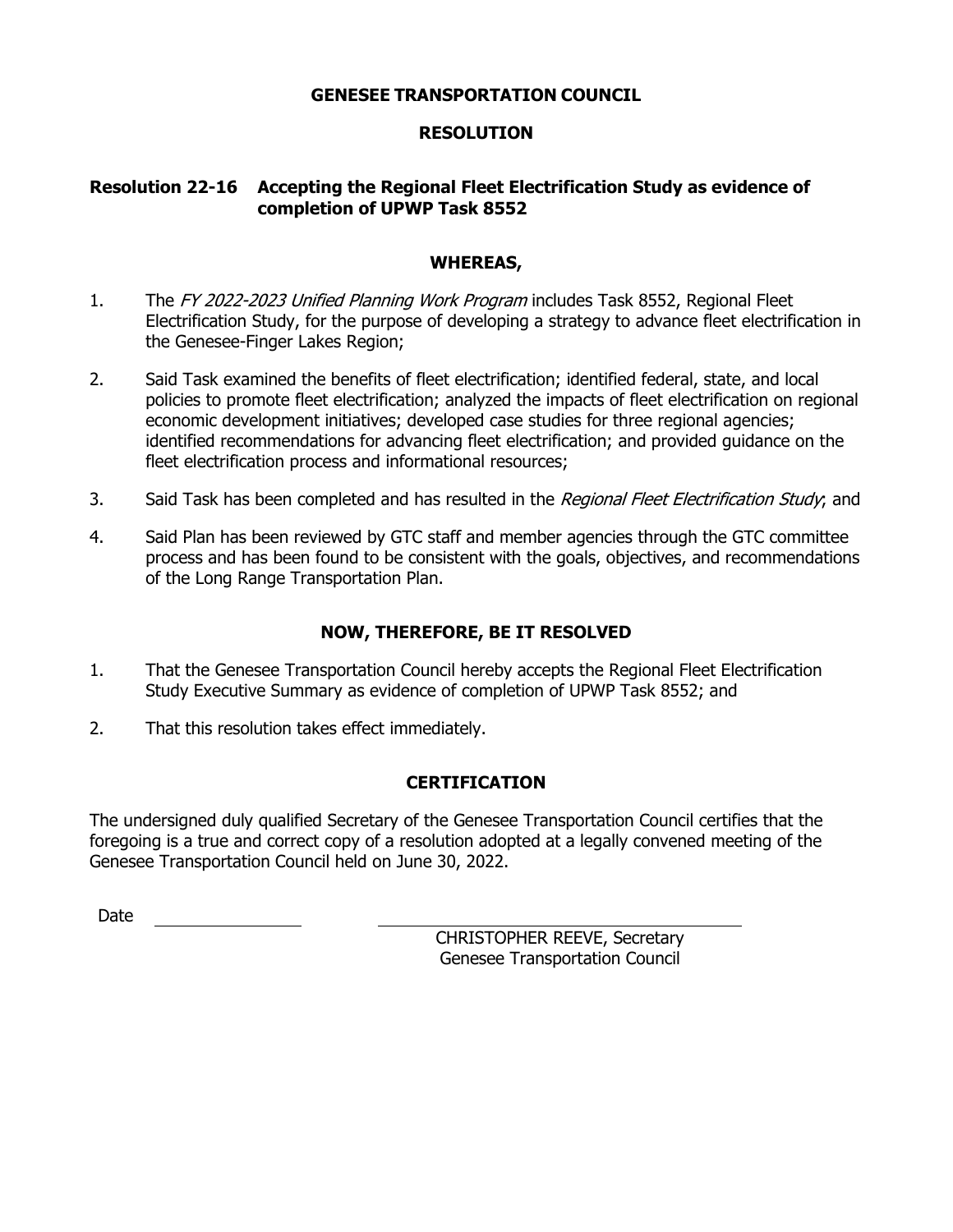## Regional Fleet Electrification Feasibility Study

Executive Summary

## Executive Summary

The Genesee-Finger Lakes Regional Fleet Electrification Feasibility Study is a strategy for advancing fleet electrification in the nine-county region. This study provides information on the economic, operational, and environmental benefits of fleet electrification; identifies challenges and opportunities; and offers insights on how fleet managers can begin the electrification process. The goal of this study is to provide a "roadmap" for fleet managers and other regional stakeholders to follow when beginning the fleet electrification process. This study seeks to demystify the fleet electrification process by relating best practices, discussing why fleet managers are undertaking this process, explaining how technical and policy challenges were overcome, and identifying potential funding opportunities to offset the costs of fleet electrification.

The Fleet Electrification Feasibility Study is divided into five (5 sections):

- 1. Introduction to fleet electrification in the Genesee Finger Lakes Region
- 2. Economic and workforce development
- 3. Case studies
- 4. Recommendations
- 5. How-To Guides and Resources

The US Department of Energy characterizes all–electric vehicles (EV) as vehicles that have an electric motor instead of an internal combustion engine (ICE). The vehicle uses battery technology to power the electric motor and must be plugged in to a wall outlet or charging equipment, also called Electric Vehicle Supply Equipment (EVSE). Because it runs on electricity, the vehicle emits no exhaust from a tailpipe and does not contain the typical liquid fuel components, such as a fuel pump, fuel line, or fuel tank. Whether driven by state or federal mandates to reduce emissions, the need to balance budgets by lowering operating and fuel costs, a desire to reduce environmental impacts, or simply trying to get ahead of the transition to EVs, fleet managers are increasingly interested in electrifying their fleets. The decision of whether to electrify a fleet is dependent on an individual fleet's operational needs. Public transit, school bus, municipal, and organizational fleets can benefit from electrification through lower vehicle operating, maintenance, and lifecycle costs. When it comes to fleet electrification, local government agencies and companies have a unique opportunity to lead by example.

New York has made considerable progress in reducing greenhouse gas (GHG) emissions; since 1990 GHG emissions have fallen by 13%, and most of New York's GHG reductions have come from the electricity sector. While this progress is substantial, significantly more action is needed to reach an 85% reduction in GHG by 2050, and 70% renewable energy by 2030 as set by the Climate Act. This progress can be supported by the widespread use of electric vehicles. New York State has more electric vehicle registrations and public charging stations per capita than most states; and the nine county Genesee Finger Lakes Region has almost 6,500 registered EVs and over 200 public charging stations.

Section 2 provides an overview of state and region-wide progress that will support the momentum needed in growing the energy sector economy and outlines the current workforce and economic development conditions in the region.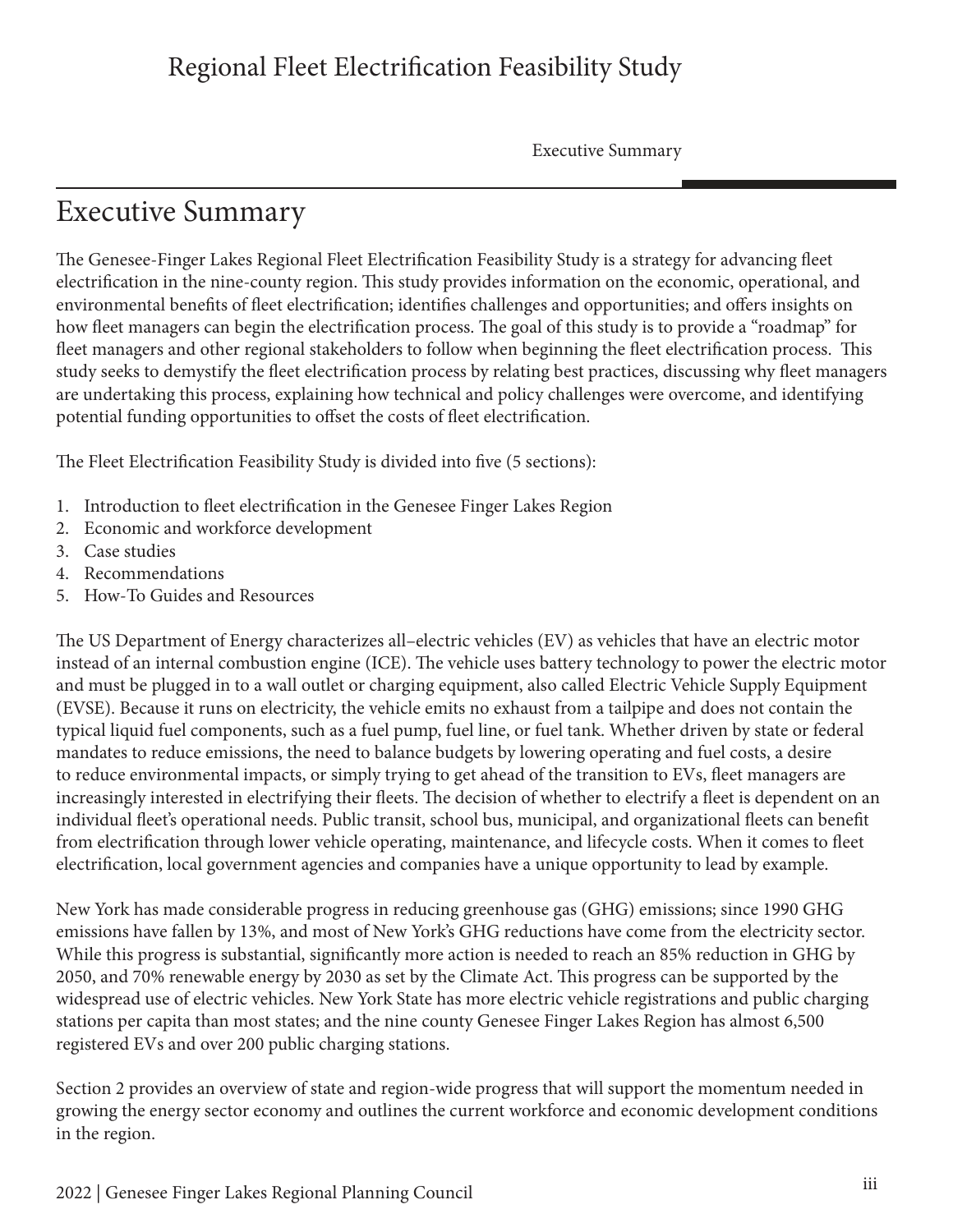# Regional Fleet Electrification Feasibility Study

### Executive Summary

Despite economy-wide job losses due to the COVID-19 pandemic, employment in New York State's alternative fuel sector climbed, seeing job growth by almost five percent largely driven by hybrid electric and electric vehicle sub-technologies. Alternative transportation supply chain industries have heavy concentrations of establishments and employment in the Genesee Finger Lakes Region, specifically in Monroe County and Erie County to the west. These industries are poised to grow during the next few years.

To grow the alternative fuel and EV sectors the following commitments were deemed necessary from regional workforce development partners:

- Work with businesses to ensure that their jobs are good jobs and can be long term careers.
- Connect prospective workers with opportunities to train for those good jobs.
	- Recruit in underserved communities
		- Recruit youth
- Provide necessary support to help prospective workers to succeed in training for and to retain and advance in those jobs.
- Regional partners will need to support businesses by helping them to overcome any barriers to equitable treatment of their workers, including any artificial barriers in the hiring and advancement of their workers.

The transportation sector is the largest contributor to GHG emissions in the U.S. disproportionately impacting low-to-moderate income (LMI) and minority communities. To meet the state's decarbonization goals, more work will need to be done to ensure equitable access to electric vehicles. Electric vehicles and infrastructure growth can be an opportunity to support the region's disadvantaged communities and stimulate the economy with EV related tourism.

Tourism is an important industry that drives economic development in the region. In 2019 tourism was a \$3.3 billion industry, but due to the pandemic, visitor spending in the region plummeted 40% in 2020. This has caused much of the region to refocus and recraft critical messaging centered around the products and residents of their own communities and promoting the region to those who are within a five-hour driving market. Pulling from the five-hour driving market opens the region to expanding its electric vehicle infrastructure to attract additional guests to local communities and to downtown businesses. If people know that they can charge their vehicle in your community, they will stop to shop, eat, take in the natural scenery, and stay overnight in a local hotel. Charging station infrastructure will increase the exposure within community as guests, media, and prospective residents notice charging stations and the community's commitment to the goals of the Climate Act.

In Section 3 case studies from Fairport Electric, the City of Rochester, and Rochester Genesee Regional Transit Authority (RGRTA) are provided. These partners share their experiences as they have transitioned to electric vehicle fleet vehicles. They have indicated that they had positive experiences in adding electric vehicles to their fleets. Long term strategic planning is necessary to determine an effective strategy for fleet electrification and potential future buildout. Fleet managers need a very clear understanding of how their current vehicles are used, how far they travel, and under what conditions they must operate, before introducing electric vehicles. Longterm strategic planning for electric vehicles should include ways to engage with the community and publicize